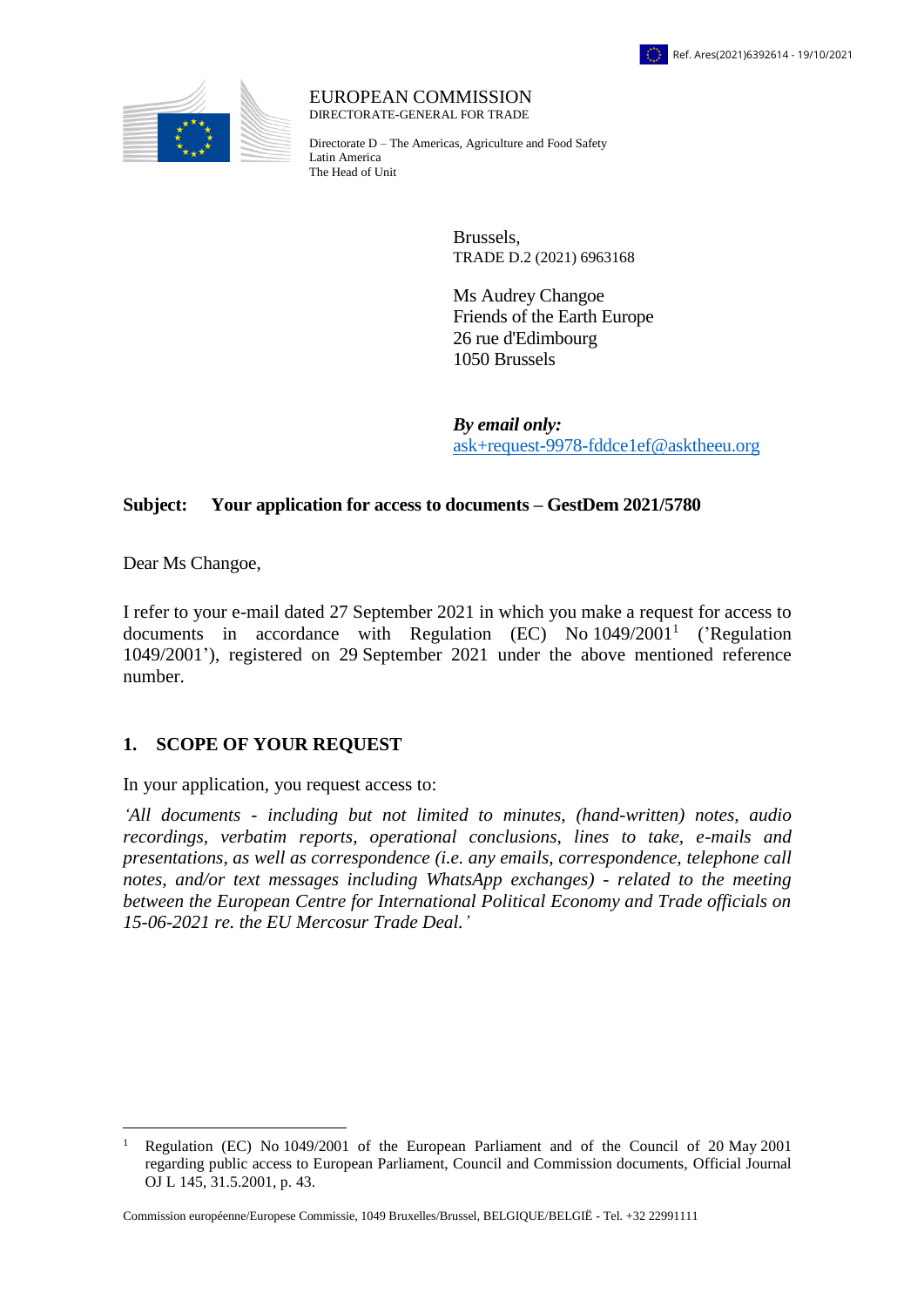## **2. ASSESSMENT AND CONCLUSIONS UNDER REGULATION 1049/2001**

With regard to this scope, we have identified **1 document** which is enclosed as annex to this reply. The document is a report of the meeting between the European Centre for International Political and Economy and Trade officials held on 15-06-2021, Ares(2021)3926511.

I am pleased to inform you that nearly full access is given to the requested document where only personal data have been withheld.

With regard to the document referred to above, a complete disclosure of the identified documents is prevented by the exception concerning the protection of privacy and the integrity of the individual outlined in Article 4(1)(b) of Regulation 1049/2001, because it contains the following personal data:

- the names/initials and contact information of Commission staff members not pertaining to the senior management;
- the names/initials and contact details of other natural persons.

Pursuant to Article 4(1)(b) of Regulation 1049/2001, the Commission has to refuse access to a document where its *'disclosure would undermine the protection of […] privacy and the integrity of the individual, in particular in accordance with [European Union] legislation regarding the protection of personal data'*.

Article  $9(1)(b)$  of the Data Protection Regulation(EU) 2018/1725<sup>2</sup> does not allow the transmission of these personal data, except if you prove that it is necessary to have the data transmitted to you for a specific purpose in the public interest and where there is no reason to assume that the legitimate interests of the data subject might be prejudiced.

In your request, you do not put forward any arguments to establish the necessity to have the data transmitted for a specific purpose in the public interest. Consequently, I conclude that, pursuant to Article 4(1)(b) of Regulation 1049/2001, access cannot be granted to the personal data in question, as the need to obtain access thereto for a purpose in the public interest has not been substantiated and there is no reason to think that the legitimate interests of the individuals concerned would not be prejudiced by disclosure of the personal data concerned.

## **3. POSSIBILITY OF CONFIRMATORY APPLICATION**

In case you would disagree with this position, you are entitled, in accordance with Article 7(2) of Regulation 1049/2001, you are entitled to submit a confirmatory application requesting the Commission to review this position.

Such a confirmatory application should be addressed within 15 working days upon receipt of this letter to the Secretariat-General of the Commission at the following address:

 $\overline{a}$ <sup>2</sup> Regulation (EU) 2018/1725 of the European Parliament and of the Council of 23 October 2018 on the protection of natural persons with regard to the processing of personal data by the Union institutions, bodies, offices and agencies and on the free movement of such data, and repealing Regulation (EC) No 45/2001 and Decision No 1247/2002/EC ('Regulation 2018/1725'), OJ L 205 of 21.11.2018, p. 39.